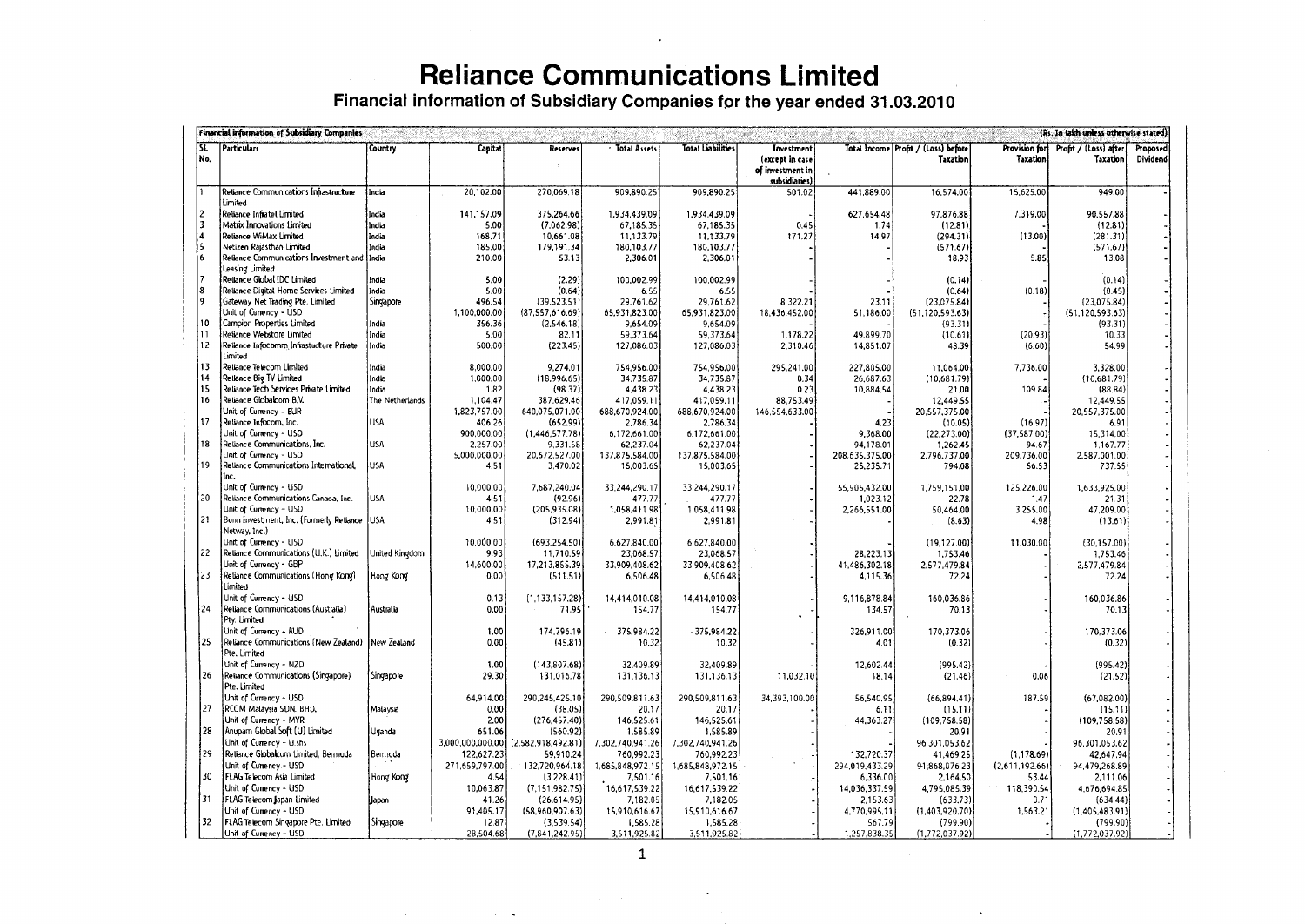Financial information of Subsidiary Companies for the year ended 31.03.2010

|             | Financial information of Subsidiary Companies<br>(Rs. In lakh unless otherwise stated) |                 |                    |                                |                              |                              |                                                                   |                     |                                                 |                           |                                          |                      |
|-------------|----------------------------------------------------------------------------------------|-----------------|--------------------|--------------------------------|------------------------------|------------------------------|-------------------------------------------------------------------|---------------------|-------------------------------------------------|---------------------------|------------------------------------------|----------------------|
| Гsı.<br>Mo. | <b>Particulars</b>                                                                     | Country         | Capital            | <b>Reserves</b>                | <b>Total Assets</b>          | <b>Total Liabilities</b>     | Investment<br>(except in case<br>of investment in<br>subsidiaries |                     | Total Income Profit / (Loss) before<br>Taxation | Provision for<br>Taxation | Profit / (Loss) after<br><b>Taxation</b> | Proposed<br>Dividend |
| 33          | Seoul Telenet Inc.                                                                     | Korea           | 1,022.66           | (6,728.51)                     | 2.096.38                     | 2.096.38                     |                                                                   | 1.009.51            | (266.54)                                        |                           | (266.54)                                 |                      |
| 34          | Unit of Currency - USD                                                                 |                 | 2,265,518.80       | (14,905,876.20)                | 4,644,172.69                 | 4,644,172.69                 |                                                                   | 2,236,405.19        | (590.464.53)                                    |                           | (590, 464.53)                            |                      |
|             | FLAG Telecorn Taiwan Services Limited<br>Unit of Currency - USD                        | Taiwan          | 15.17<br>33.600.00 | (3.691.14)<br>(8, 177, 097.35) | 291.34                       | 291.34                       |                                                                   |                     | (49.49)                                         |                           | (49.49)                                  |                      |
| 35          | FLAG Holdings (Taiwan) Limited                                                         | Taiwan          | 2.429.43           | (181.03)                       | 645,406.59<br>4,541.90       | 645.406.59<br>4.541.90       |                                                                   | 160.26              | (109.632.82)<br>155.82                          |                           | (109, 632.82)<br>155.82                  |                      |
|             | Unit of Currency - USD                                                                 |                 | 5,381,987.56       | (401.051.98)                   | 10,061,817.78                | 10.061.817.78                |                                                                   | 355,033.39          | 345,183.73                                      |                           | 345,183.73                               |                      |
| 36          | FLAG Telecom Taiwan Limited                                                            | Taiwan          | 5,657.28           | 599.19                         | 13,355.34                    | 13,355.34                    |                                                                   | 2.737.72            | 276.54                                          | 286.65                    | (10.11)                                  |                      |
|             | Unit of Currency - USD                                                                 |                 | 12,532,745.31      | 1,327,406.88                   | 29,586,485.04                | 29,586,485.04                |                                                                   | 6,064,956.94        | 612,634.54                                      | 635.031.87                | (22, 397.33)                             |                      |
| 37          | FLAG Access India Private Limited                                                      | India           | 46.50              | (1.26)                         | 46.01                        | 46.01                        |                                                                   |                     |                                                 |                           |                                          |                      |
|             | Unit of Currency - USD                                                                 |                 | 103,012.85         | (2,786.66)                     | 101,929.73                   | 101,929.73                   |                                                                   |                     |                                                 |                           |                                          |                      |
| 38          | Reliance Globalcom (UK) Limited                                                        | United Kingdom  | 0.00               | 2,145.96                       | 5,379.54                     | 5,379.54                     |                                                                   | 5,676.90            | 64.88                                           | (14.31)                   | 79.19                                    |                      |
|             | Unit of Currency - USD                                                                 |                 | 3.00               | 4,754.019.83                   | 11,917,464.85                | 11,917,464.85                |                                                                   | 12,576,207,43       | 143.735.23                                      | (31, 693.47)              | 175,428.70                               |                      |
| 39          | FLAG Telecom Deutschland GmbH                                                          | Germany         | 10.31              | (49.75)                        | 16.28                        | 16.28                        |                                                                   | 29.70               | 13.35                                           | 0.54                      | 12.81                                    |                      |
| 40          | Unit of Currency - USD<br>FLAG Telecom Network Services Limited                        | Ireland         | 22,835.00          | (110, 202.18)                  | 36,057.23                    | 36,057.23                    |                                                                   | 65,791.00           | 29,573.79                                       | 1,188.03                  | 28,385.76                                |                      |
|             | Unit of Currency - USD                                                                 |                 | 0.01<br>18.00      | (17.76)<br>(39.336.15)         | 259.89<br>575,744.66         | 259.89<br>575.744.66         |                                                                   | 0.02                | 0.02                                            |                           | 0.02                                     |                      |
| 41          | Reliance FLAG Telecom Ireland Limited                                                  | Ireland         | 0.01               | 3,325.48                       | 68,613.50                    | 68,613.50                    |                                                                   | 40.00<br>102,412.91 | 40.00<br>18,788.74                              | (2.12)                    | 40.00<br>18,790.86                       |                      |
|             | Unit of Currency - USD                                                                 |                 | 18.00              | 7.367.029.06                   | 152,001,559.39               | 152,001,559.39               |                                                                   | 226,878,404.15      | 41.623.260.32                                   | (4,691.49)                | 41,627,951.81                            |                      |
| 42          | FLAG Telecom Ireland Network Limited                                                   | Ireland         | 0.01               | (33.178.10)                    | 7,620.02                     | 7,620.02                     |                                                                   | 3,881.86            | (309.77)                                        | 0.18                      | (309.94)                                 |                      |
|             | Unit of Currency - USD                                                                 |                 | 18.00              | (73,500,436.63)                | 16,880,859.11                | 16,880,859.11                |                                                                   | 8,599,602.42        | (686.237.71)                                    | 388.81                    | (686.626.52)                             |                      |
| 43          | FLAG Telecom Servizi Italia SpA                                                        | Italy           | 5,196.81           | (11.629.31)                    | 4,644.07                     | 4,644.07                     |                                                                   | 1,179.04            | (1, 287.99)                                     | (30.63)                   | (1.257.36)                               |                      |
|             | Unit of Currency - USD                                                                 |                 | 11,512,654.51      | (25, 762, 757.23)              | 10,288,140.26                | 10,288.140.26                |                                                                   | 2,611,973.17        | (2,853,320.96)                                  | (67, 852.79)              | (2,785,468.17)                           |                      |
| 44          | FLAG Atlantic UK Limited                                                               | United Kingdom  | 0.00               | (51, 497.17)                   | 8,545.02                     | 8,545.02                     |                                                                   | 3.311.32            | 829.08                                          | (0.49)                    | 829.57                                   |                      |
|             | Unit of Currency - USD                                                                 |                 | 2.00               | (114,083,229.38)               | 18,930,036.32                | 18,930,036.32                |                                                                   | 7.335.672.10        | 1,836,675.60                                    | (1,086.11)                | 1.837.761.71                             |                      |
| 45          | Reliance FLAG Atlantic France SAS                                                      | France          | 16.74              | (66,081.59)                    | 17,754.19                    | 17,754.19                    |                                                                   | 24,060.71           | (5.992.96)                                      |                           | (5,992.96)                               |                      |
| 46          | Unit of Currency - USD<br>FLAG Telecom Nederland B.V.                                  | The Netherlands | 37,080.00          | (146.392, 525.55)              | 39,331,388.29                | 39,331,388.29                |                                                                   | 53,302,412.88       | (13, 276, 382.80)                               |                           | (13,276,382.80)                          |                      |
|             | Unit of Currency - USD                                                                 |                 | 6.90<br>15,282.00  | (60.30)<br>(133,594.34)        | 45.57<br>100,958.33          | 45.57<br>100,958.33          |                                                                   | 0.39                | (51.97)                                         | 14.00                     | (65.96)                                  |                      |
| 47          | FLAG Telecom Hellas AE                                                                 | Greece          | 23.02              | (111.45)                       | 37.69                        | 37.69                        |                                                                   | 865.11              | (115, 119.68)<br>(7.32)                         | 31,007.01                 | (146, 126.69)<br>(7.32)                  |                      |
|             | Unit of Currency - USD                                                                 |                 | 50,996.00          | (246.889.23)                   | 83,489.57                    | 83,489.57                    |                                                                   |                     | (16, 225.30)                                    |                           | (16, 225.30)                             |                      |
| 48          | <b>FLAGWEB Limited</b>                                                                 | Bermuda         | 5.42               |                                | 5.42                         | 5.42                         |                                                                   |                     |                                                 |                           |                                          |                      |
|             | Unit of Currency - USD                                                                 |                 | 12,000.00          |                                | 12,000.00                    | 12,000.00                    | $\epsilon$                                                        |                     |                                                 |                           |                                          |                      |
| 49          | FLAG Telecom Espana Network SAU                                                        | Spain           | 24.10              | (4.062.59)                     | 343.88                       | 343.88                       |                                                                   | 230.06              | (367.08)                                        |                           | (367.08)                                 |                      |
|             | Unit of Currency - USD                                                                 |                 | 53,389.00          | (8,999,981.29)                 | 761,800.05                   | 761,800.05                   |                                                                   | 509,666.00          | (813, 204.76)                                   |                           | (813, 204.76)                            |                      |
| 50          | FLAG Telecom Belgium Network SA                                                        | Belgium         | 26.37              | (39.58)                        | 2.01                         | 2.01                         |                                                                   |                     | (12.14)                                         |                           | (12.14)                                  |                      |
| ls 1        | Unit of Currency - USD<br>FLAG Telecom Development Services                            |                 | 58,410.20          | (87, 693, 54)                  | 4,457.29                     | 4,457.29                     |                                                                   |                     | (26,894.08)                                     |                           | (26,894.08)                              |                      |
|             | Company LLC                                                                            | Egypt           | 5.96               | (88.54)                        | 35.95                        | 35.95                        |                                                                   | 188.30              | 16.65                                           | 5.12                      | 11.53                                    |                      |
|             | Unit of Currency - USD                                                                 |                 | 13,201.00          | (196, 135.20)                  | 79,647.08                    | 79,647.08                    |                                                                   | 417,141.86          | 36,894.72                                       | 11,346.00                 | 25,548.72                                |                      |
| 52          | Reliance FLAG Pacific Holdings Limited                                                 | Bermuda         | 109.35             | 85.193.78                      | 127,815.74                   | 127,815.74                   |                                                                   |                     | (19,095.68)                                     |                           | (19,095.68)                              |                      |
|             | Unit of Currency - USD                                                                 |                 | 242,250.00         | 188,732,343.65                 | 283,154,043.96               | 283,154,043.96               |                                                                   |                     | (42,303,233.19)                                 |                           | (42,303,233.19)                          |                      |
| 53          | FLAG Pacific Limited                                                                   | Bermuda '       | 5.42               | 109.86                         | 116.52                       | 116.52                       |                                                                   |                     | (1.24)                                          |                           | (1.24)                                   |                      |
|             | Unit of Currency - USD                                                                 |                 | 12,000.00          | 243,370.93                     | 258,121.00                   | 258,121.00                   |                                                                   |                     | (2,750.00)                                      |                           | (2,750.00)                               |                      |
| 54          | FLAG Telecom Network USA Limited                                                       | <b>USA</b>      | 0.00.              | (25,664.64)                    | 12,230.35                    | 12,230.35                    |                                                                   | 6,255.15            | (2,062.55)                                      | 7.12                      | (2,069.66)                               |                      |
|             | Unit of Currency - USD                                                                 |                 | 1.00               | (56,855,650.65)                | 27,094,264.02                | 27.094.264.02                |                                                                   | 13,857,223.92       | (4,569,218.21)                                  | 15,771.42                 | (4,584,989.63)                           |                      |
| 155         | FLAG Telecom Group Services Limited                                                    | Bermuda         | 5.42               | 611.28                         | 249,551.29                   | 249,551.29                   |                                                                   | 524.87              | 250.69                                          |                           | 250.69                                   |                      |
|             | Unit of Currency - USD                                                                 |                 | 12,000.00          | 1,354,193.18                   | 552.838.475.53               | 552,838,475.53               |                                                                   | 1,162,765.20        | 555,363.39                                      |                           | 555, 363.39                              |                      |
| 56          | FLAG Telecom Development Limited<br>Unit of Currency - USD                             | Bermuda         | 5.42<br>12,000.00  | 270,234.88                     | 325,239.23                   | 325.239.23                   |                                                                   | 2,947.58            | 1,301.54                                        |                           | 1,301.54                                 |                      |
| 57          | Yipes Holdings, Inc.                                                                   | <b>USA</b>      | 142.037.92         | 598,659,449.48                 | 720,512,242.65<br>142,037.92 | 720,512,242.65<br>142,037.92 |                                                                   | 6,529,857.99        | 2,883,338.27                                    |                           | 2,883,338.27                             |                      |
|             | Unit of Currency - USD                                                                 |                 | 314,660,882.21     |                                | 314,660,882.21               | 314.660.882.21               |                                                                   |                     |                                                 |                           |                                          |                      |
| 58          | Reliance Globalcom Services, Inc.                                                      | <b>USA</b>      | 132,107.12         | (15, 190.86)                   | 150,809.33                   | 150,809.33                   |                                                                   | 41,518.95           | (4.062.69)                                      | 55.66                     | (4, 118.35)                              |                      |
|             | Unit of Currency - USD                                                                 |                 | 292,660,882.21     | (33,652,759.62)                | 334.092.451.04               | 334,092,451.04               |                                                                   | 91,978,183.67       | (9,000,209.74)                                  | 123,300.00                | (9,123,509.74)                           |                      |
| 59          | Yipes Systems, Inc.                                                                    | <b>USA</b>      | 0.00               |                                | 0.00                         | 0.00                         |                                                                   |                     |                                                 |                           |                                          |                      |
|             | Unit of Currency - USD                                                                 |                 | 1.00               |                                | 1.00                         | 1.00                         |                                                                   |                     |                                                 |                           |                                          |                      |
| 60          | YTV,<br>Inc.                                                                           | USA             |                    |                                |                              |                              |                                                                   |                     |                                                 |                           |                                          |                      |
|             | Unit of Currency - USD                                                                 |                 |                    |                                |                              |                              |                                                                   |                     |                                                 |                           |                                          |                      |
| 161         | Reliance Vanco Group Limited                                                           | United Kingdom  | 210.93             | 32.995.91                      | 66,163.01                    | 66.163.01                    |                                                                   | 16,207.83           | 15.667.11                                       |                           | 15.667.11                                |                      |
|             | Unit of Currency - GBP                                                                 |                 | 310,051.00         | 48,502,003.70                  | 97,255,634.20                | 97.255.634.20                |                                                                   | 23,824,538.07       | 23,029,704.28                                   |                           | 23,029,704.28                            |                      |

 $\sim 10^7$  $\sim$   $\sim$ 

 $\sim$   $\mu$  .

 $\sim$   $\sim$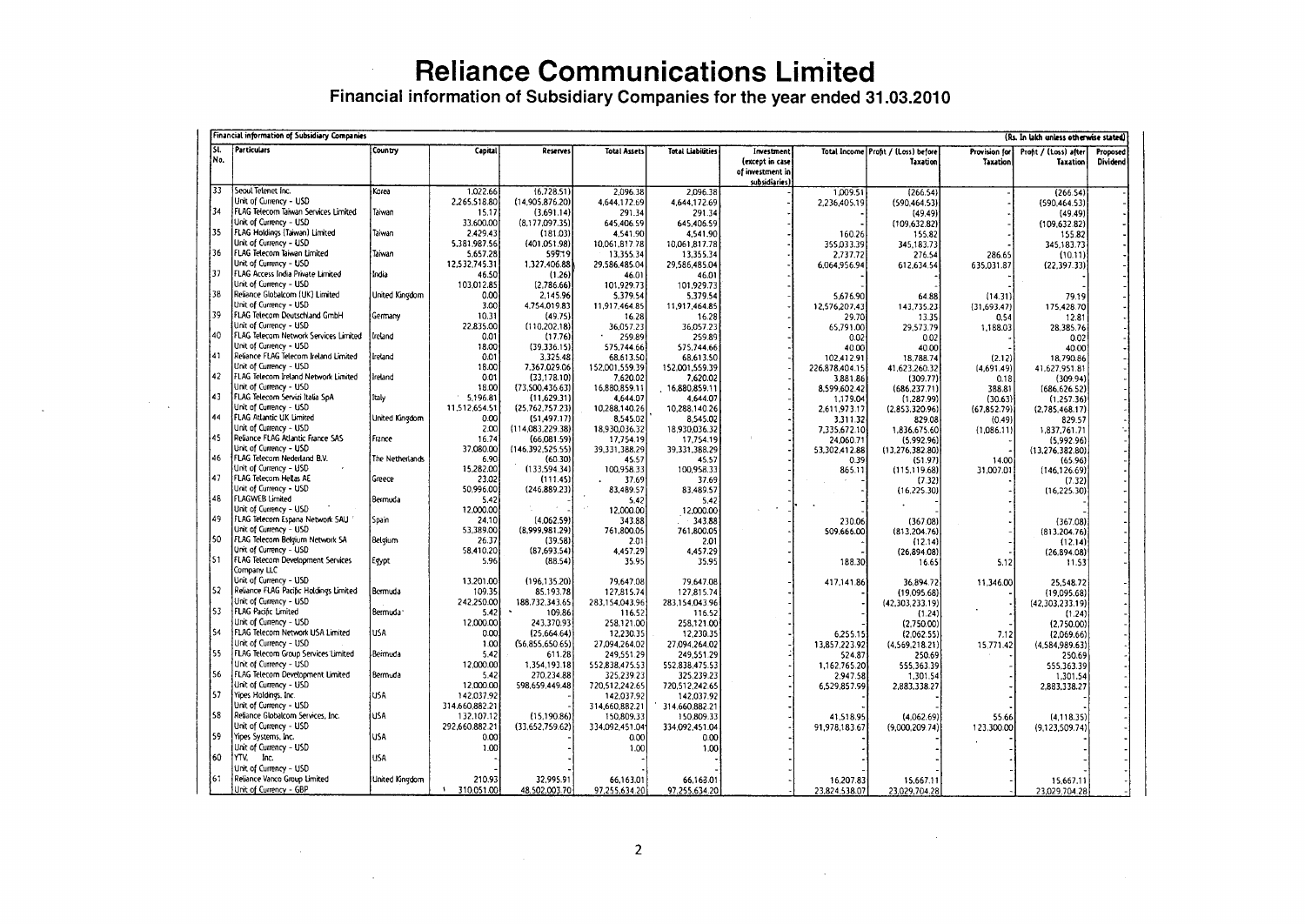Financial information of Subsidiary Companies for the year ended 31.03.2010

|            | (Rs. In lakh unless otherwise stated)<br>Financial information of Subsidiary Companies |                       |                      |                               |                           |                           |                                                                   |                           |                                                 |                           |                                          |                      |
|------------|----------------------------------------------------------------------------------------|-----------------------|----------------------|-------------------------------|---------------------------|---------------------------|-------------------------------------------------------------------|---------------------------|-------------------------------------------------|---------------------------|------------------------------------------|----------------------|
| SI.<br>No. | <b>Particulars</b>                                                                     | Country               | Capital.             | Reserves                      | <b>Total Assets</b>       | <b>Total Liabilities</b>  | Investment<br>(except in case<br>of investment in<br>subsidiaries |                           | Total Income Profit / (Loss) before<br>Taxation | Provision for<br>Taxation | Profit / (Loss) after<br><b>Taxation</b> | Proposed<br>Dividend |
| 62         | Vanco UK Limited                                                                       | United Kingdom        | 24.96                | (30.963.65)                   | 45.326.34                 | 45.326.34                 |                                                                   | 33.240.82                 | (15,691.82)                                     | (29.14)                   | (15,662.67)                              |                      |
|            | Unit of Currency - GBP                                                                 |                       | 36,690.00            | (45,514,703.46)               | 66,626,993.81             | 66.626,993.81             |                                                                   | 48,862,009.06             | (23,066,023.00)                                 | (42, 841.01)              | (23.023.181.99)                          |                      |
| 63         | Vanco (Asia Pacific) Pte. Limited                                                      | Singapore             | 641.70               | (1,068.60)                    | 2,220.80                  | 2,220.80                  |                                                                   | 4,994.32                  | (99.22)                                         |                           | (99.22)                                  |                      |
|            | Unit of Currency - GBP                                                                 |                       | 943.262.75           | (1,570,783.65)                | 3,264,446.12              | 3,264,446.12              |                                                                   | 7.341.348.54              | (145, 848.58)                                   |                           | (145, 848.58)                            |                      |
| 64         | Vanco Sweden AB                                                                        | Sweden                | 31.17                | (1.239.12)                    | 2.126.25                  | 2,126.25                  |                                                                   | 1,450.48                  | 13.73                                           | 22.97                     | (9.25)                                   |                      |
|            | Unit of Currency - GBP                                                                 |                       | 45,814.82            | (1,821.433.75)                | 3,125,458.00              | 3,125,458.00              |                                                                   | 2,132,110.97              | 20,176.17                                       | 33,765.88                 | (13,589.71)                              |                      |
| 65         | Vanco GmbH                                                                             | Germany               | 543.44               | (13,068,00)                   | 17,221.49                 | 17,221.49                 |                                                                   | 12.694.18                 | (2,089.18)                                      | 1.77                      | (2,090.95)                               |                      |
|            | Unit of Currency - GBP                                                                 |                       | 798.831.28           | (19, 209, 175.41)             | 25,314,555.00             | 25.314.555.00             |                                                                   | 18.659.683.88             | (3.070.971.00)                                  | 2,605.91                  | (3,073,576.91)                           |                      |
| 66         | Vanco Deutschland GmbH                                                                 | Germany               | 15.17                | (3,445.88)                    | 4.015.80                  | 4,015.80                  |                                                                   | 4,938.39                  | (506.98)                                        |                           | (506.98)                                 |                      |
|            | Unit of Currency - GBP                                                                 |                       | 22,305.50            | (5,065,239.28)                | 5,902,987.00              | 5,902,987.00              |                                                                   | 7,259,135.42              | (745, 236.75)                                   |                           | (745, 236.75)                            |                      |
| 67         | Vanco SRL                                                                              | İtaly                 | 60.09                | (2,269.54)                    | 3,770.53                  | 3,770.53                  | 18.21                                                             | 2,428.08                  | (468.53)                                        |                           | (468.53)                                 |                      |
|            | Unit of Currency - GBP                                                                 |                       | 88.329.76            | (3,336,084.61)                | 5,542,450.00              | 5.542.450.00              | 26.766.58                                                         | 3.569.131.52              | (688.717.06)                                    |                           | (688, 717.06)                            |                      |
| 68         | Vanco B.V.                                                                             | The Netherlands       | 12.14                | (3,381,32)                    | 5.795.99                  | 5.795.99                  |                                                                   | 9,941.34                  | 511.38                                          | 8.05                      | 503.33                                   |                      |
|            | Unit of Currency - GBP                                                                 |                       | 17,844.40            | (4,970,340.00)                | 8519,749.57               | 8,519,749.57              |                                                                   | 14.613.168.18             | 751,702.00                                      | 11,837.86                 | 739,864.14                               |                      |
| 69         | Euronet Spain SA                                                                       | Spain                 | 75.87                | (1,981,56)                    | 2,450.22                  | 2,450.22                  |                                                                   | 2,545.71                  | (124.66)                                        |                           | (124.66)                                 |                      |
| 70         | Unit of Currency - GBP<br>Vanco SAS                                                    | France                | 111,527.48<br>182.09 | (2,912,776.48)<br>(21,040.66) | 3,601,677.00<br>28,350.75 | 3,601,677.00<br>28.350.75 |                                                                   | 3,742,035.09<br>15,707.95 | (183, 249.44)<br>(5.031.04)                     | (6.45)                    | (183, 249.44)<br>(5,024.59)              |                      |
|            | Unit of Currency - GBP                                                                 |                       | 267.665.95           | (30.928, 498.43)              | 41.673.893.00             | 41,673,893.00             |                                                                   | 23,089,745.55             | (7.395.320.00)                                  | (9,477.39)                | (7,385,842.61)                           |                      |
| 71         | Vanco ApS                                                                              | Denmark               | 10.27                | 19.04                         | 60.48                     | 60.48                     |                                                                   | 7.56                      | 1.52                                            |                           | 1.52                                     |                      |
|            | Unit of Currency - GBP                                                                 |                       | 15,100.49            | 27,994.57                     | 88,906.00                 | 88,906.00                 |                                                                   | 11,106.42                 | 2,237.43                                        |                           | 2,237.43                                 |                      |
| 72         | Vanco Euronet Sro                                                                      | Czech Republic        | 71.57                | (509.85)                      | 503.92                    | 503.92                    |                                                                   | 491.57                    | (232.78)                                        |                           | (232.78)                                 |                      |
|            | Unit of Currency - GBP                                                                 |                       | 105,200.04           | (749, 448.81)                 | 740,734.00                | 740,734.00                |                                                                   | 722,571.80                | (342, 176.81)                                   |                           | (342, 176.81)                            |                      |
| 73         | Vanco Sp Zoo                                                                           | Poland                | 15.73                | (2.60)                        | 279.84                    | 279.84                    |                                                                   | 954.16                    | 676.19                                          |                           | 676.19                                   |                      |
|            | Unit of Currency - GBP                                                                 |                       | 23,117.11            | (3,817.10)                    | 411,346.00                | 411,346.00                |                                                                   | 1,402,553.68              | 993,956.84                                      |                           | 993,956.84                               |                      |
| 74         | Vanco EpE                                                                              | Greece                | 21.85                | 4.11                          | 68.13                     | 68.13                     |                                                                   | 35.30                     | 12.59                                           | 3.08                      | 9.51                                     |                      |
|            | Unit of Currency - GBP                                                                 |                       | 32,119.91            | 6,038.39                      | 100,151.08                | 100,151.08                |                                                                   | 51.894.84                 | 18,503.63                                       | 4.531.45                  | 13.972.18                                |                      |
| 75         | Vanco Australasia Ptv. Limited                                                         | Australia             | 1,276.44             | (3,256.82)                    | 4,838.40                  | 4,838.40                  |                                                                   | 5,104.17                  | 725.03                                          |                           | 725.03                                   |                      |
|            | Unit of Currency - GBP                                                                 |                       | 1,876,286.16         | (4.787.328.09)                | 7.112.160.00              | 7,112,160.00              |                                                                   | 7,502.824.33              | 1,065,755.53                                    |                           | 1,065,755.53                             |                      |
| 76         | Vanco NV                                                                               | Belgium               | 340.82               | (5, 133.65)                   | 5,598.16                  | 5,598.16                  |                                                                   | 2,527.79                  | 57.85                                           | (54.63)                   | 112.48                                   |                      |
|            | Unit of Currency - GBP                                                                 |                       | 500.981.44           | (7,546,159.75)                | 8,228,965.00              | 8,228,965.00              |                                                                   | 3,715,702.75              | 85.03800                                        | (80, 304.88)              | 165.342.88                               |                      |
| 77         | Vanco Japan KK                                                                         | Japan                 | 43.20                | (216.14)                      | 536.33                    | 536.33                    |                                                                   | 246.96                    | (105.95)                                        |                           | (105.95)                                 |                      |
|            | Unit of Currency - GBP                                                                 |                       | 63,498.51            | (317,717.48)                  | 788.373.26                | 788.373.26                |                                                                   | 363,021.59                | (155, 733.44)                                   |                           | (155, 733.44)                            |                      |
| 78         | Vanco South America Ltda                                                               | Brazil                | 194.12               | (90.47)                       | 367.73                    | 367.73                    |                                                                   | 276.14                    | (25.24)                                         | 46.78                     | (72.02)                                  |                      |
|            | Unit of Currency - GBP                                                                 |                       | 285,347.41           | (132,985.57)                  | 540,534.00                | 540,534.00                |                                                                   | 405,915.70                | (37,100.81)                                     | 68,766.45                 | (105, 867.26)                            |                      |
| 179        | Vanco Net Direct Limited                                                               | Ireland               | 0.06                 | (29.45)                       | 29.41                     | 29.41                     |                                                                   |                           | (5.05)                                          |                           | (5.05)                                   |                      |
|            | Unit of Currency - GBP                                                                 |                       | 89.22                | (43, 293.22)                  | 43,233.09                 | 43,233.09                 |                                                                   |                           | (7, 420.32)                                     |                           | (7, 420.32)                              |                      |
| 80         | Net Direct SA (Proprietary) Limited                                                    | South Africa          | 0.01                 | (237.96)                      | 407.88                    | 407.88                    |                                                                   | 273.35                    | (10.96)                                         | 17.90                     | (28.86)                                  |                      |
|            | Unit of Currency - GBP                                                                 |                       | 8.98                 | (349.793.97)                  | 599,558.00                | 599,558.00                |                                                                   | 401,807.29                | (16, 114.75)                                    | 26,312.12                 | (42, 426.87)                             |                      |
| 81         | Vanco (Shanghai) Co. Ltd.                                                              | China                 | 73.79                | (86.06)                       | 105.43                    | 105.43                    |                                                                   | 73.08                     | (48.44)                                         | 1.91                      | (50.35)                                  |                      |
|            | Unit of Currency - GBP                                                                 |                       | 108,467.88           | (126, 496.67)                 | 154,975.00                | 154,975.00                |                                                                   | 107,418.73                | (71.198.00)                                     | 2,813.48                  | (74.011.48)<br>17.12                     |                      |
| 182        | Vanco Hong Kong Solutions Limited                                                      | Hong Kong             | 0.58                 | 82.10                         | 85.21                     | 85.21                     |                                                                   | 35.67                     | 17.12                                           |                           |                                          |                      |
| 83         | Unit of Currency - GBP                                                                 | <b>USA</b>            | 849.13<br>22.43      | 120,681.07                    | 125,260.90                | 125,260.90                |                                                                   | -52,434.82<br>2,089.64    | 25,159.72<br>64.21                              |                           | 25,159.72<br>64.21                       |                      |
|            | Vanco Solutions Inc.<br>Unit of Currency - GBP                                         |                       | 32,966.31            | (538.17)<br>(791, 075.69)     | 876.86<br>1,288,934.00    | 876.86<br>1,288,934.00    |                                                                   | 3,071,646.18              | 94,378.12                                       |                           | 94,378.12                                |                      |
| 84         | Vanco US LLC                                                                           | <b>USA</b>            | 941.93               | (9.967.35)                    | 12,589.82                 | 12,589.82                 |                                                                   | 18,554.20                 | (1, 257.76)                                     |                           | (1,257.76)                               |                      |
|            | Unit of Currency - GBP                                                                 |                       | 1,384,584.95         | (14,651,404,94)               | 18,506,276.00             | 18,506,276.00             |                                                                   | 27,273,562.99             | (1,848,826.84)                                  |                           | (1,848,826.84)                           |                      |
| 85         | Vanco International Limited                                                            | United Kingdom        | 68.93                | (2,003.34)                    | 4,112.91                  | 4,112.91                  |                                                                   | 6,218.78                  | 323.21                                          |                           | 323.21                                   |                      |
|            | Unit of Currency - GBP                                                                 |                       | 101,325.00           | (2,944,786.73)                | 6,045,730.00              | 6,045,730.00              |                                                                   | 9,141,230.66              | 475.096.70                                      |                           | 475,096.70                               |                      |
| 86         | Vanco Switzerland A.G.                                                                 | Switzerland           | 42.61                | 208.25                        | 374.18                    | 374.18                    |                                                                   | 399.17                    | 38.40                                           |                           | 38.40                                    |                      |
|            | Unit of Currency - GBP                                                                 |                       | 62,637.02            | 306,121.65                    | 550,021.21                | 550,021.21                |                                                                   | 586.754.92                | 56.451.17                                       |                           | 56.451.17                                |                      |
| 87         | Vanco Benetux BV                                                                       | The Netherlands       | 11.02                | 226.77                        | 319.61                    | 319.61                    |                                                                   | 145.46                    | 66.47                                           | (3.56)                    | 70.04                                    |                      |
|            | Unit of Currency - GBP                                                                 |                       | 16,194.68            | 333,339.83                    | 469,812.35                | 469,812.35                |                                                                   | 213,815.83                | 97.713.00                                       | (5,236.09)                | 102,949.09                               |                      |
| 88         | Vanco Global Limited                                                                   | United Kingdom        | 183.77               | (3,300.56)                    | .4,549.64                 | 4,549.64                  |                                                                   | 6,798.74                  | (62.29)                                         |                           | (62.29)                                  |                      |
|            | Unit of Currency - GBP                                                                 |                       | 270,126.00           | (4,851,621.07)                | 6,687,700.04              | 6,687,700.04              |                                                                   | 9,993,737.46              | (91, 566.57)                                    |                           | (91, 566.57)                             |                      |
| 189        | Vanco ROW Limited                                                                      | <b>United Kingdom</b> | 0.00                 | (235.25)                      | 1,064.68                  | 1,064.68                  |                                                                   | 2,067.09                  | 70.12                                           |                           | 70.12                                    |                      |
|            | Unit of Currency - GBP                                                                 |                       | 2.00                 | (345.796.91)                  | 1,565,020.00              | 1,565,020.00              |                                                                   | 3,038,503.49              | 103,078.83                                      |                           | 103,078.83                               |                      |
| 190        | <b>VNO Direct Limited</b>                                                              | United Kingdom        | 353.76               | (2,643.08)                    | 2,643.08                  | 2,643.08                  |                                                                   | 7.33                      | 6.31                                            |                           | 6.31                                     |                      |
|            | Unit of Currency - GBP                                                                 |                       | 520,000.00           | (3,885,161.84)                | 3,885.162.00              | 3,885,162.00              |                                                                   | 10,781.98                 | 9,281.98                                        |                           | 9,281.98                                 |                      |

**Contract Contract**